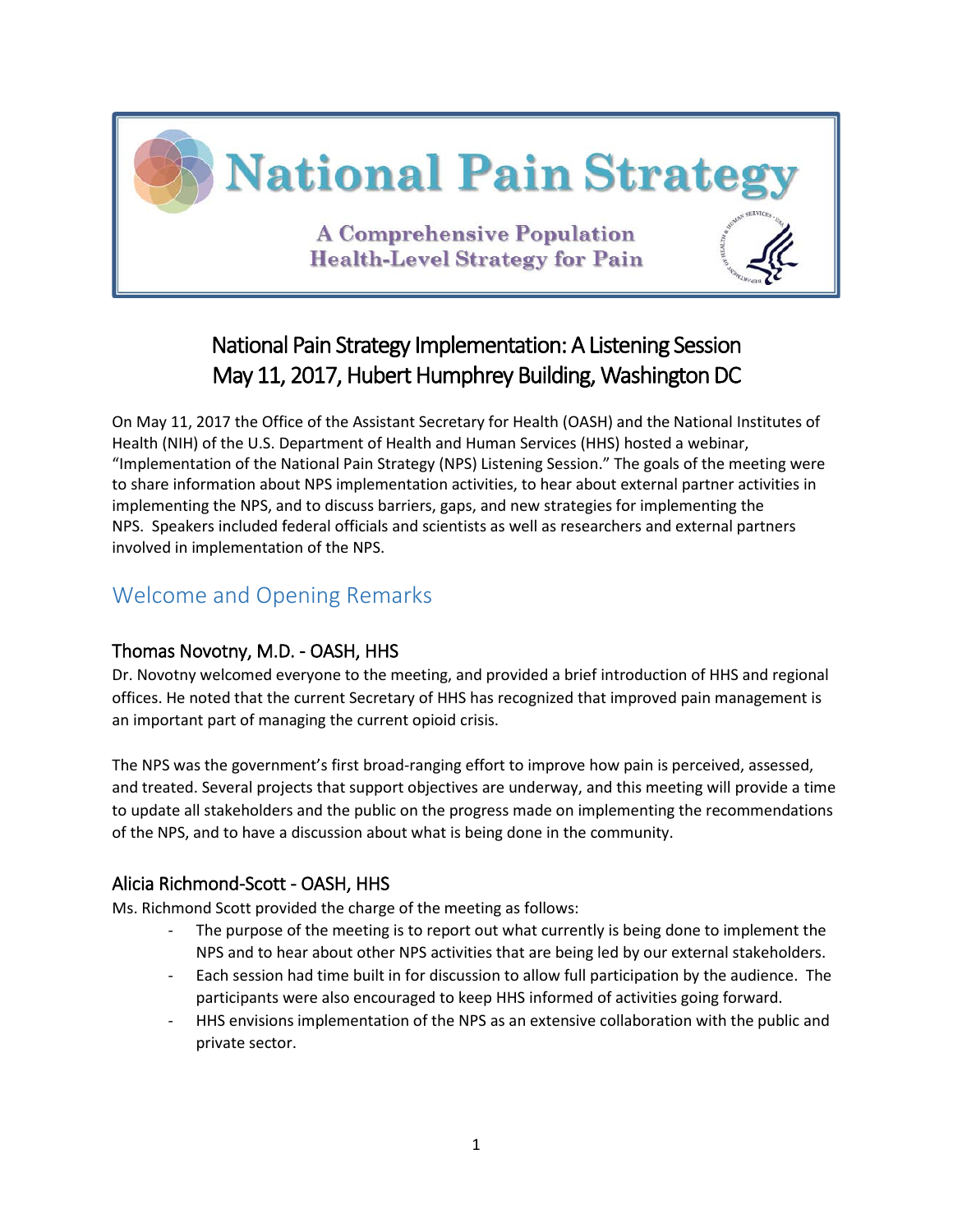## Linda Porter, Ph.D. - National Institute of Neurological Disorder and Stroke, NIH

Dr. Porter recognized the co-chairs involved in writing the NPS report. She discussed the prevalence of pain and the fact that many people are being under-treated for their pain. It was noted that 27% of all adults with Low Back Pain, Joint Pain or headache use prescription analgesics, and 22% of adults with these conditions use over the counter analgesics.

The NPS aims to address many issues surrounding pain care. Many people don't have adequate access to pain care, and vulnerable populations are especially likely to be underserved. In addition, there is stigmatization associated with chronic pain that affects the quality of care and psychosocial health of sufferers. Medical students receive very limited education on pain management, and this lack of training carries over to their later medical practice. There is also a lack of information for patients and caregivers about the variety and effectiveness of non-opioid pain treatments. Patients need to be their own advocates, but they lack sufficient information to manage their own treatment.

How does the National Pain Strategy address these issues?

- HHS is collecting an inventory on NPS implementation activities that we hope will be useful to all partners:
	- o A description of the implementation strategy can be found at the following site: [https://iprcc.nih.gov/National\\_Pain\\_Strategy/NPS\\_Implementation.htm](https://iprcc.nih.gov/National_Pain_Strategy/NPS_Implementation.htm)
	- o A list of implementation actions can be found at the following site: [https://iprcc.nih.gov/National\\_Pain\\_Strategy/NPS\\_Objectives\\_Updates.htm](https://iprcc.nih.gov/National_Pain_Strategy/NPS_Objectives_Updates.htm)

**The Federal Pain Research Strategy** – when the NPS was developed, the IPRCC decided to develop the research component of the NPS through a separate effort. Given that the IPRCC itself had the expertise to oversee the development of a federal pain research strategy, it took on this task after completion of the NPS.

A draft of the Federal Pain Research Strategy was released for public comment on June 1, 2017. <https://iprcc.nih.gov/docs/DraftFederalPainResearchStrategy.pdf>

## Population Research on Pain

### Charles Helmick, M.D. – Centers for Disease Control and Prevention

Dr. Helmick discussed the NPS Population Research Workgroup's efforts, focused on Healthy People Objectives for the Nation for 2020 and 2030. A previous Assistant Secretary for Health, Dr. Howard Koh, charged the IPRCC with getting pain-related objectives into Healthy People 2020. As a result, the workgroup developed four objectives related to high impact chronic pain. The workgroup members also developed a case definition for high impact chronic pain (i.e., pain which interferes with work or activities) and questions to monitor progress on the objectives through the National Health Interview Survey (NHIS). These questions were cognitively tested by the National Center for Health Statistics and have been included in the NHIS for 2016-2017.

Dr. Helmick noted that the objectives included in Healthy People 2020 related to pain are: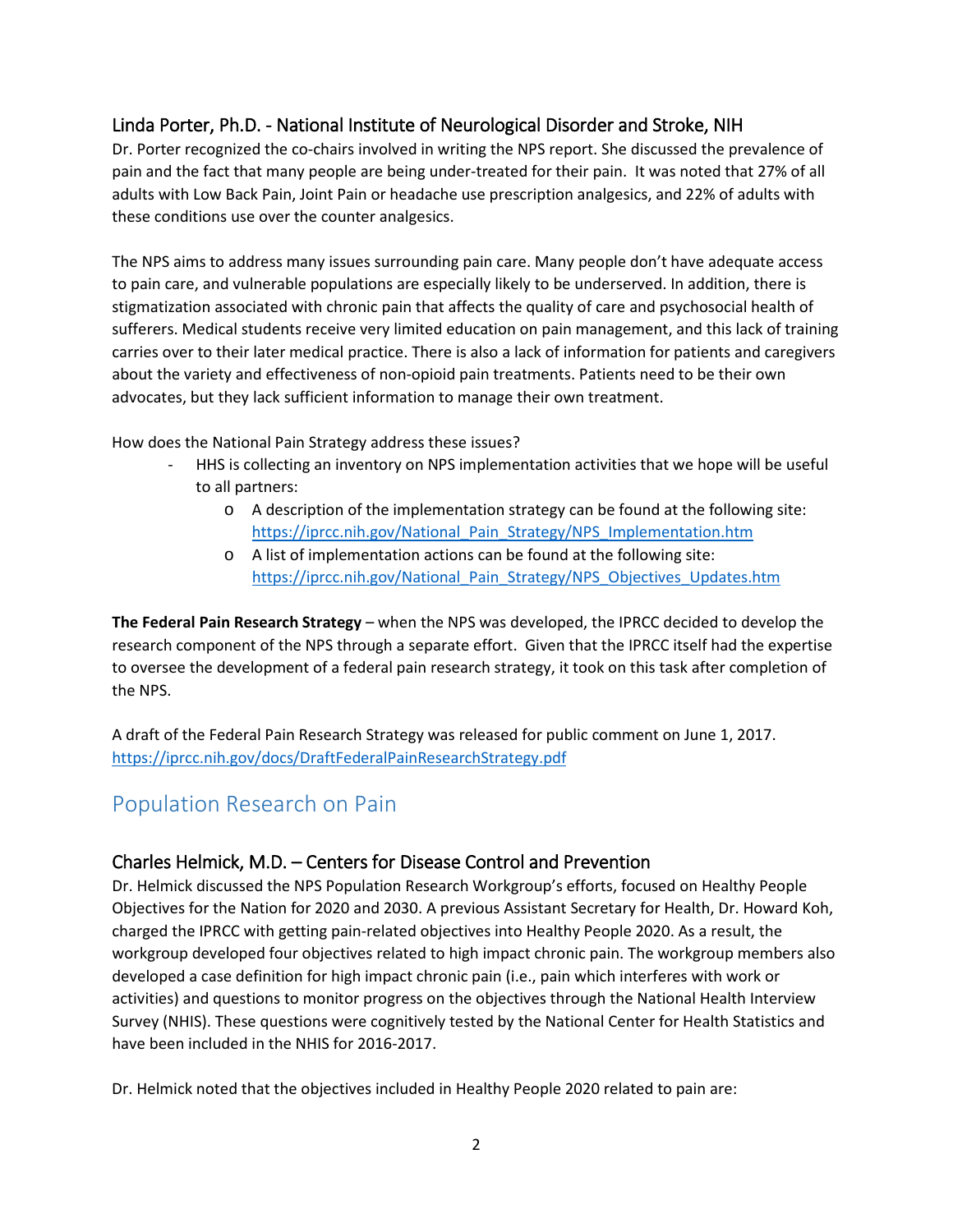- **Decrease the prevalence of adults having high impact chronic pain,**
- Increase public awareness/knowledge of high impact chronic pain,
- Increase self-management of high impact chronic pain,
- Reduce impact of high impact chronic pain on family/significant others.

The following questions were included in the 2016-2017 NHIS.

- In the past six months, how often did you have pain?
- Over the past six months, how often did pain limit your life or work activities?

Two additional questions were considered for later surveys.

- Over the past six months, how often did YOUR pain affect your family or significant others?
- To what extent are you able to manage your pain so that you can do the things you enjoy doing?

The data from the NHIS for2016are now being analyzed. The 2018 NHIS is being restructured as a shorter survey, but will include pain questions as core questions. The next steps include determining if any additional questions should be included in NHIS; one of the four objectives on high impact chronic pain will be included in Healthy People 2030.

### Michael Von Korff, Sc.D. - Group Health Research Institute

Dr. Von Korff reported that the NPS Population Research Workgroup was very grounded in the World Health Organization's efforts on chronic pain management. He also asked the group whether patient reported data can be linked with Electronic Health Records (EHR) in order to monitor population trends through health systems. The group felt strongly that it was important to differentiate between chronic pain (CP) and high impact chronic pain (HICP). They also felt that it was important to ask about both pain in general and specific pain conditions in clinical settings, because condition-specific pain is not representative of the entire population. The questions (above) that resulted from the workgroup and were ultimately included in the NHIS were validated through a pilot study which showed that people in the HICP group are very different from people who have CP but are not severely impacted. In addition, many people report pain and chronic pain, but a much smaller percentage report HICP.

These NHIS data were compared with EHR data collected by Group Health in Washington State. The Washington State Department of Health provided opioid prescribing guidelines in 2007; thus, the EHR could be used to query how the guidelines are implemented. The ICD-9 and ICD-10 Codes for pain conditions were identified, and these were used to extract information about chronic pain conditions. Researchers found that people with chronic pain due to fibromyalgia are prescribed opioids even though opioids are not recommended as a treatment of choice for fibromyalgia. It was also found that there is a downward trend in opioid prescribing, but Medicaid patients are more likely to receive high dose opioids than patients in other insurance programs. They are also more likely to receive co-occurring prescriptions for sedatives.

The group discussed next steps for this type of research. A pilot study is now being conducted in collaboration with the Veterans Health Administration (VHA) and Kaiser Permanente using an on-line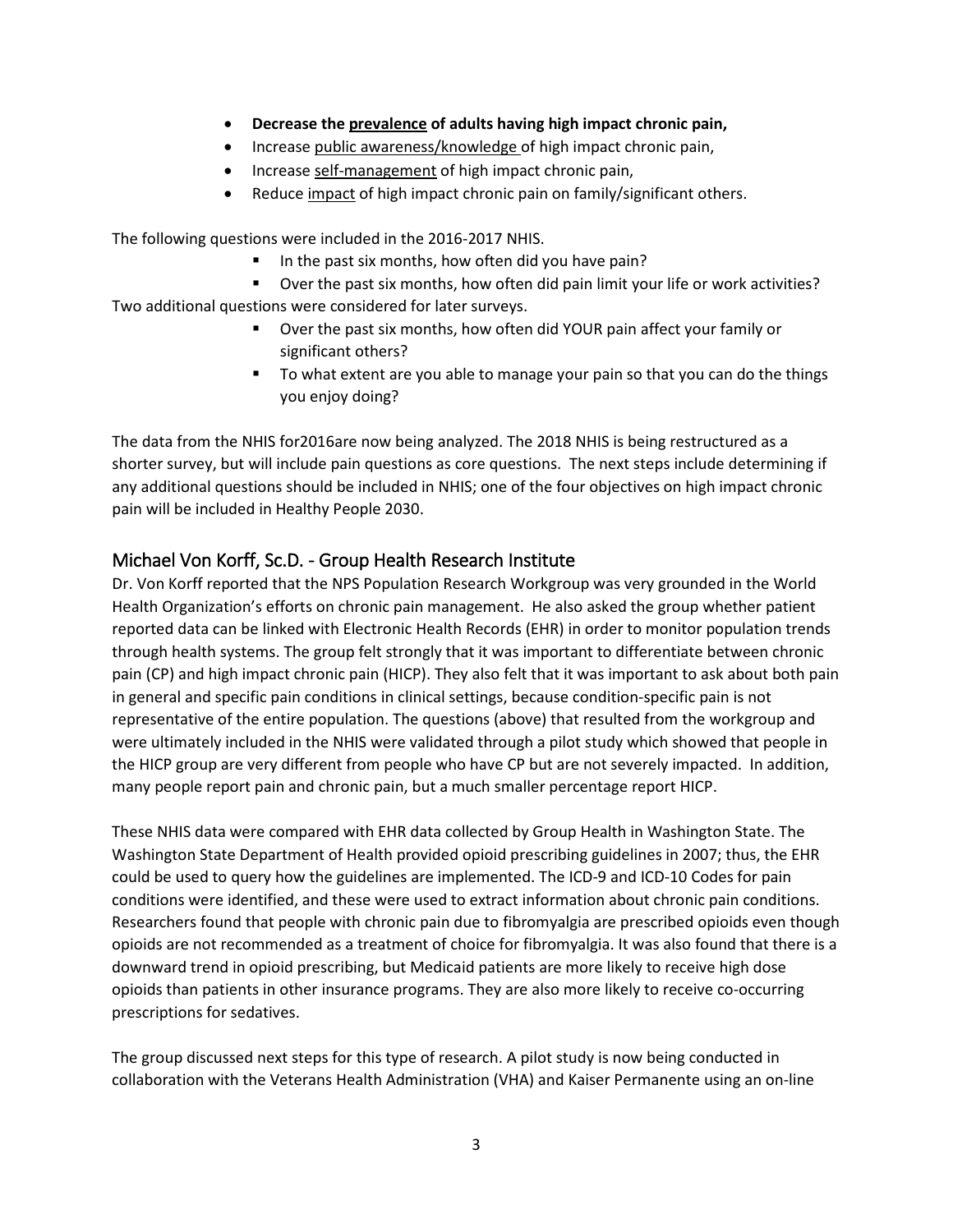survey to collect patient-reported data on pain-relevant measures; these self-reported data are then linked to EHR Data.

The group suggested that a national chronic pain research network is needed to expand such approaches and focusing on implementation research. Research networks for other conditions have helped advance the treatment of conditions such as diabetes, cardiovascular disease, and infectious diseases such as HIV/AIDS. It is becoming more common for physicians to collect pain information, and these data can be used to improve the population-based approach to pain care.

### Richard Nahin, Ph.D. – National Center for Complementary and Integrative Health, NIH

Dr. Nahin discussed the prevalence of pain in the U.S. population and described the NIH "All of Us" initiative on precision medicine. The NHIS has included questions about painful conditions, but only in 2010 did they start asking about people's perception of pain. It was found that there is a large amount of heterogeneity in how people respond to pain, even if they have the same level of pain. For example, not everyone with very severe pain reports poor health. It was also found that pain intensity measures are closely tied to healthcare utilization. The prevalence of painful conditions was associated with the severity of pain, but not directly tied to the prevalence of self-reported pain. Therefore, to get a complete picture, it is important to collect data on both painful conditions and patient perception of pain.

The NIH "All of Us" program is an initiative to collect data from a broad cohort for healthcare research and development of precision medicine approaches to diverse populations. The program will include one million or more participants, reflecting the broad diversity of the U.S. and will provide data on an ongoing, longitudinal basis. Data will be collected on lifestyle, genomics, and the environment. This program is not a study on any one disease, but is rather a huge data resource to inform many research studies on a wide variety of health conditions. The initial launch will include the pain-related question, "In the past 7 days, how would you rate your pain on average: 0 (no pain) to 10 (worst pain imaginable)."

### Discussion of Implementation of Population Health Research on Pain Session

Questions were asked both by participants in the room and by those participating by webinar.

A question was asked about the tension in the research community between looking at heterogeneous populations with pain versus looking at homogeneous populations with specific conditions.

This is noted to be a problem, because to understand a specific condition, researchers need to evaluate homogeneous populations. However, in many cases, those who suffer from the most pain have multiple conditions. It was also noted that researchers are moving towards the understanding that it is important to study pain in general. It is not possible to fully understand a person's pain without understanding the context of his or her pain and the setting in which it is being addressed.

A question was asked regarding the relationship between adverse childhood experiences and pain.

Evidence suggests that early adverse experiences put people at a higher risk for some painful conditions such as fibromyalgia, arthritis, back pain, and headache. There may be an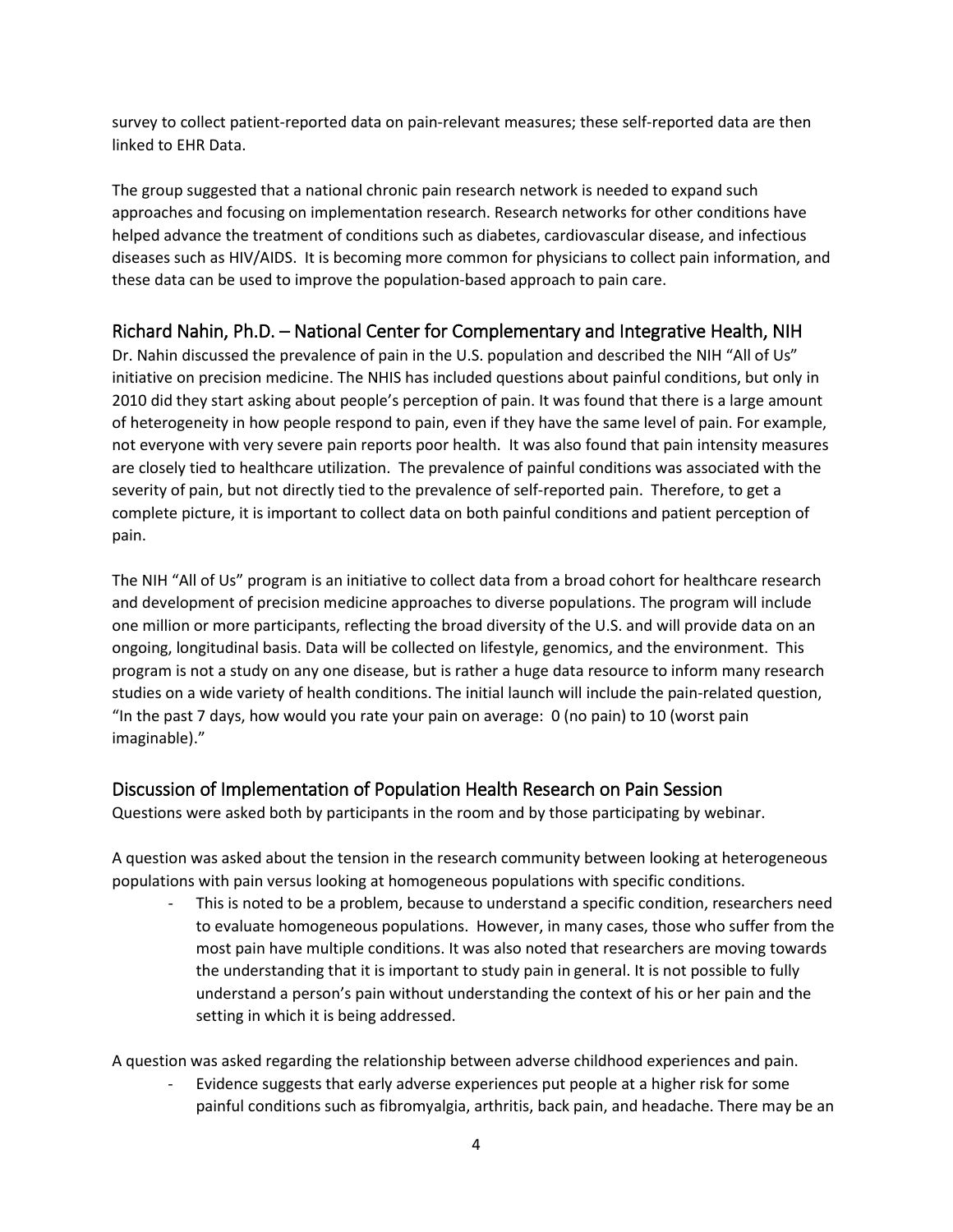association between childhood experiences and other types of pain, but these assessments are very difficult to conduct.

It was asked if there are data about Medicare beneficiaries and those that are dually eligible for Medicare and Medicaid.

- Some work has been done, but it has only been recently that CMS has made datasets available for such analyses.

The concern was raised that in shifting the focus to HICP that we must be careful not to minimize the impact of chronic pain in general.

- Stopping people from transitioning from acute to chronic pain is a primary concern in pain research; hopefully, the "All of Us" cohort will give some insight into the population of people in pain to aid this research. It was also noted that the NHIS survey questions were designed to address low impact chronic pain as well as HICP.
- The large percentage of people reporting chronic pain is challenging. If a problem is perceived as very big, such data may help with public attention and congressional funding; however, it is a barrier to for health care systems to commit to the problem.

A question was asked if there were a consensus for the actual number of people with HICP.

- Different studies report different numbers, but these are probably correct for what is measured in each specific study (which is inconsistent from one study to another). It is hoped the NPS will help the community develop a standard set of questions to be used in research and monitoring so that we can get a consistent picture of the prevalence of pain and progress over time.

## Prevention and Care

### Richard Ricciardi, R.N, Ph.D. - Agency for Healthcare Research and Quality

Dr. Ricciardi discussed that as a primary care nurse, he has tried to bring the perspective of pain patients and those who care for them to the policy-makers and researchers. He introduced the speakers of the session and moderated discussion.

### Robert Kerns, Ph.D. -Yale University

#### **Stepped Care Model for Pain Management**

Dr. Kerns discussed the VA/DoD Step Care Model (SCM) of patient care. The SCM suggests that increasingly complex, intense, and/or frequent care to patients should be determined by the complexity of their condition. Most pain care takes place in the home and primary care settings, so it is important that pain care in these settings is well developed. Therefore, the VA has worked to implement this model across the United States, and Dr. Kerns described that there has been significant progress and that implementation efforts are continuing.

#### **The Step Care Model**

Step 1 – Patient-aligned care team in primary care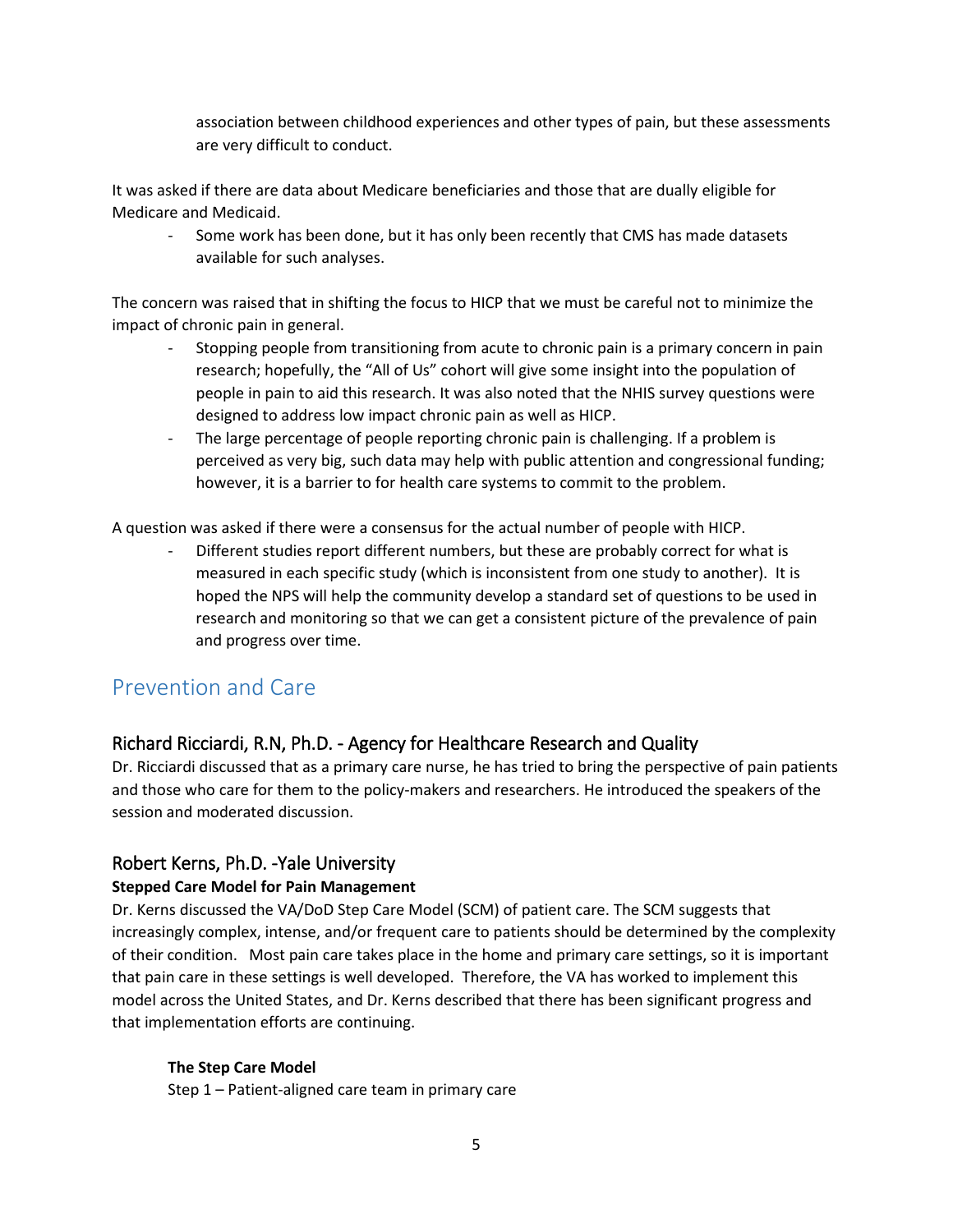- Most pain is cared for in the home
- Patient/family education / interactions between patients and their family/community and the PACT at the VA.
- Step 2 Secondary care (integrated patient care)
- Multidisciplinary pain medicine specialty team
	- o Rehabilitation/ behavioral pain management/ mental health
- Step 3 Advanced pain medical diagnostics and interventions

# Chester "Trip" Buckenmaier, M.D., Department of Defense

## **Integrated Pain Care Efforts in the DoD**

Dr. Buckenmaier described the pain management system and SCM being implemented in the DoD. He noted that less than few wounded soldiers die in conflict, but many are non-functioning thereafter because of debilitating conditions including chronic pain. To address this problem, the DoD Pain Task Force released a report (prior to the well-known [Institute of Medicine Report](https://www.ncbi.nlm.nih.gov/pubmed/22553896/) in 2011).

The VA and DoD pain collaboration is working to shift the culture around pain management, and to do so, many integrative pain management techniques are being utilized. The Defense and Veterans Pain Rating Scale includes both a pain rating scale and supplemental questions about how pain interferes with activity, sleep, mood, and stress. The goal is to recalibrate standardized pain assessments so that the focus is no longer on getting pain to zero, but on improving a person's ability to function. In addition, Dr. Buckenmaier noted that in the DoD, opioid misuse is being treated as a symptom of the pain management problem. Like the VA, the DoD also uses the SCM and is working to fully implement it.

The DoD has published many pain education videos available at the following website. http://www.dvcipm.org/clinical-resources/joint-pain-education-project-jpep-1/educational-videos

## Elisabeth Kato, M.D., Agency for Healthcare Research and Quality (AHRQ)

**Noninvasive, Nonpharmacological Treatment for Chronic Pain: Planning a review of the evidence** Dr. Kato reported that AHRQ is tasked with improving the quality and safety of healthcare by creating evidence based tools that other agencies can use. With regard to the NPS, AHRQ is addressing the objective to *incorporate the most effective and cost-efficient treatments into practice guidelines and other best practices efforts.*

Dr. Kato described a systematic review of the literature led by AHRQ with support from the CDC and the Assistant Secretary for Planning and Evaluation (ASPE). It will review current published evidence for effectiveness of non-pharmacological treatments for five highly prevalent pain conditions. The questions to be addressed in the review were developed by AHRQ based on scientific reports, published for public comment, and then posted on the AHRQ website. The focus of the review is on back pain, neck pain, osteoarthritis, fibromyalgia, and tension headache because these are the five conditions with the highest opioid use, according to the Kaiser Permanente data. The goal is to establish an evidence base for alternatives to opioid treatments that can help reduce the use of opioids for these conditions. The review will consider evidence for effectiveness of reduction in pain and improvement of function as well as any adverse secondary effects. The Protocol is now available at:

[https://effectivehealthcare.ahrq.gov/ehc/products/661/2470/nonpharma-treatment-pain-protocol-](https://effectivehealthcare.ahrq.gov/ehc/products/661/2470/nonpharma-treatment-pain-protocol-170426.pdf)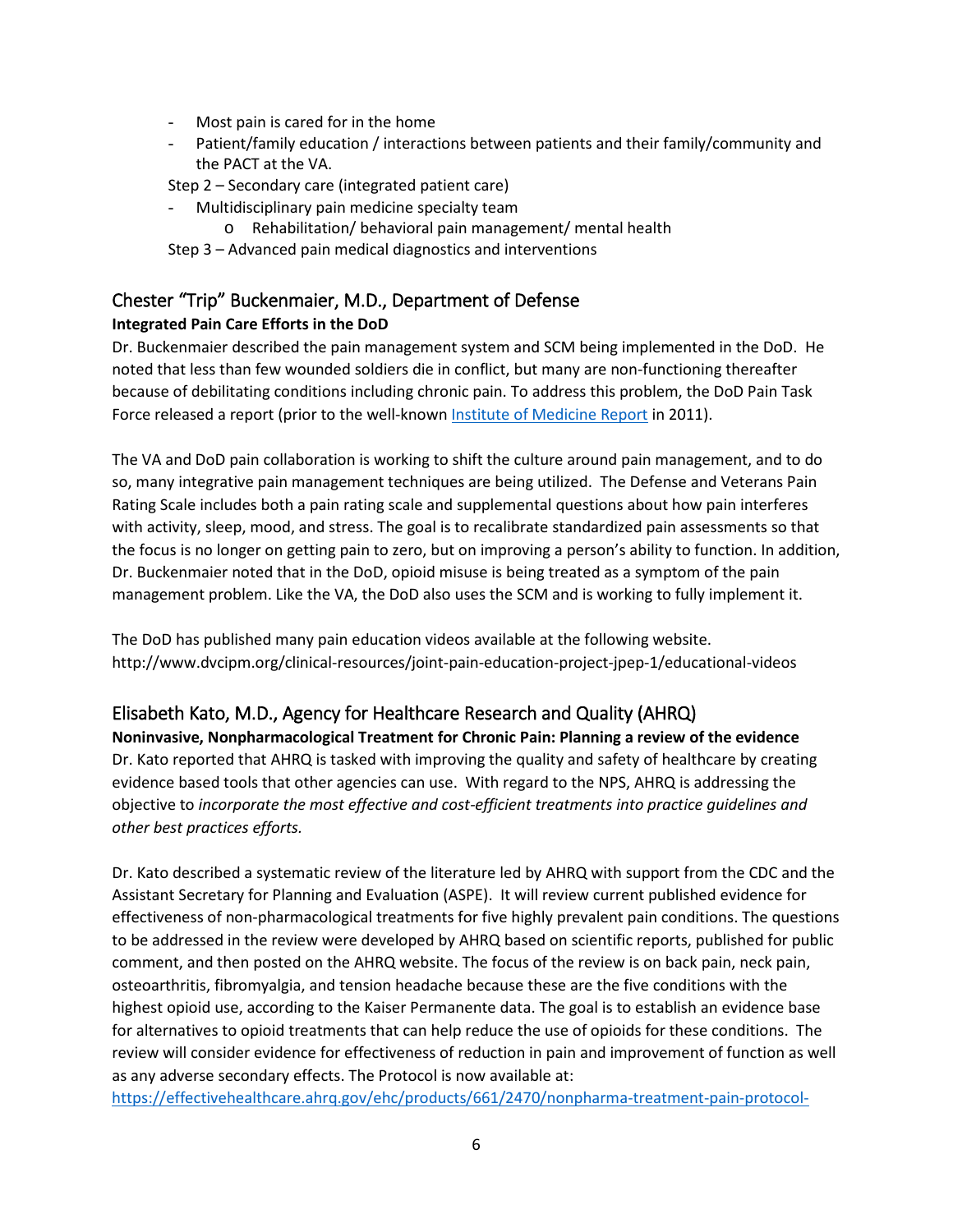[170426.pdf](https://effectivehealthcare.ahrq.gov/ehc/products/661/2470/nonpharma-treatment-pain-protocol-170426.pdf) The timeline is for the draft Report to be posted for comment is September 2017 and for the Final Report to be released is December 2017.

### Discussion of Prevention and Care

A question was asked about consistency of care across the VA system.

The VA is in some ways a centralized system, but with 141 core facilities and several thousand points of access, there is considerable variability across the system. The VA overall performs well in pain management, but there are gaps of care within the system. It can be support innovation, when something is developed in one center, it can spread quickly across the system, but individual centers are often inadvertently missed/excluded. As with everything, there is competition for resources, so unless something is mandated, implementation can vary from center to center.

The question was asked if yoga is being used in integrative care in the DoD system.

There is varied use of yoga among centers. Since it is not mandated and isn't covered, it can't be prescribed.

A comment was made that were recent publications in Scientific American Mind and in an Associated Press report about non-pharmacological treatments for pain. It is important to note that these treatments are available.

## Service Delivery and Payment

### Christopher M. Jones, PharmD, MPH - ASPE, HHS

Dr. Jones described a pilot study funded by ASPE and CDC to examine what pharmacological and nonpharmacological treatments are covered for low back pain through three different coverage plans: a large state Medicaid plan (Medi-Cal), a large private insurer (Anthem), and a large pharmacy benefit manager (CVS Caremark).

In all three plans, most standard pharmacological treatments are covered, but there is variation in the specifics of what is covered. For example, private insurers may cover a wider variety of medications. For non-pharmacological interventions, there were more limits and greater variation. Many nonpharmacologic treatments with an established evidence base are not covered.

The limits of the study were that the sample size was very small and that the publicly available records didn't provide as much information as hoped. Despite these limitations, some conclusions can be drawn. Variation in coverage parameters across programs is evident. Some evidence-based nonpharmacological interventions such as cognitive behavioral therapy and biofeedback were not covered. Certain policies for non-pharmacological therapies such as determinations of medical necessity could be barriers to using these treatments. The final report will be available in 2017.The next step is an expansion of the study to a nationwide analysis, supported by NIH and ASPE.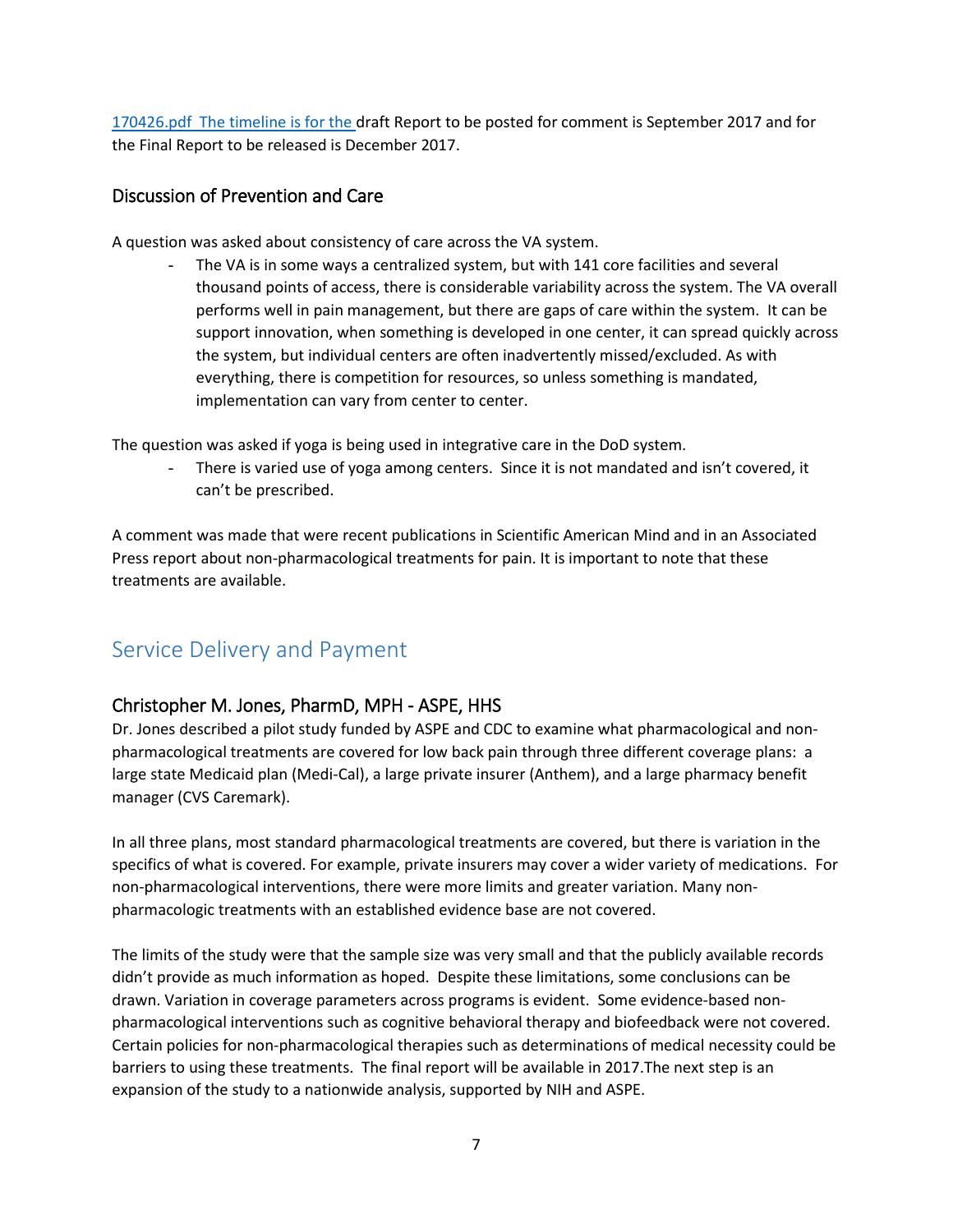## Catherine Underwood – American Pain Society (APS)

**APS – Pfizer: Independent Grants for Learning & Change: Implementing the National Pain Strategy** Ms. Underwood commented that many members of the APS worked on the IOM Report on pain and the NPS. The APS's interest in moving the NPS forward led them to include the NPS as part of their strategic plan. She reported that Pfizer provided unrestricted funds to the APS for research. The APS dedicated these funds to support projects related to implementation of the NPS. The APS received many proposals through their RFA and selected, with no input from Pfizer, three proposals for funding. The three funded projects are:

#### **1. Web-based Self-management of Adolescent Chronic Pain: National Implementation Project -**

Tonya Palermo, PhD, Seattle Children's Hospital Addresses the NPS objectives:

Objective 2: Prevention and Care

- To develop nationwide pain self-management programs
- Objective 4: Disparities
- To improve access to high-quality pain services for vulnerable populations
- **2. Development of an Electronic Prescription Bundle of non-Pharmacological Strategies for Chronic Musculoskeletal Pain -** Kathleen Sluka, PT, PhD, FAPTA and Barbara Rakel RN, PhD, FAAN, University of Iowa – Colleges of Medicine & Nursing Addresses the NPS objectives:
	- Objective 1: Service Delivery & Payment
		- Todevelop strategies to address the ...existence of more effective models, and the steps that can be taken toward achieving high quality care and outcomes.
- **3. A Personalized Self-Management Program for Older Adults with Chronic Pain & Negative Emotions -** M. Cary Reid MD, PhD and Dimitris Kiosses PhD, Weill Cornell Medicine (WCM) at the NY Presbyterian Hospital Wright Center on Aging Addresses the NPS objectives:

Objective 2: Prevention and Care

– Providing patients and their caregivers with an approach to gain the requisite skills, education & resources to play an active role in managing their pain

Objective 1: Service Delivery & Payment

– To conduct rigorous evaluations of models through independent evaluators, …especially those using… the biopsychosocial model, team-based care, pain self-management approaches

## Discussion of Service Delivery and Payment Session

A comment was made that the public/private partnerships are important to improve pain care. It is great to see these partnerships, such as with the APS, in action.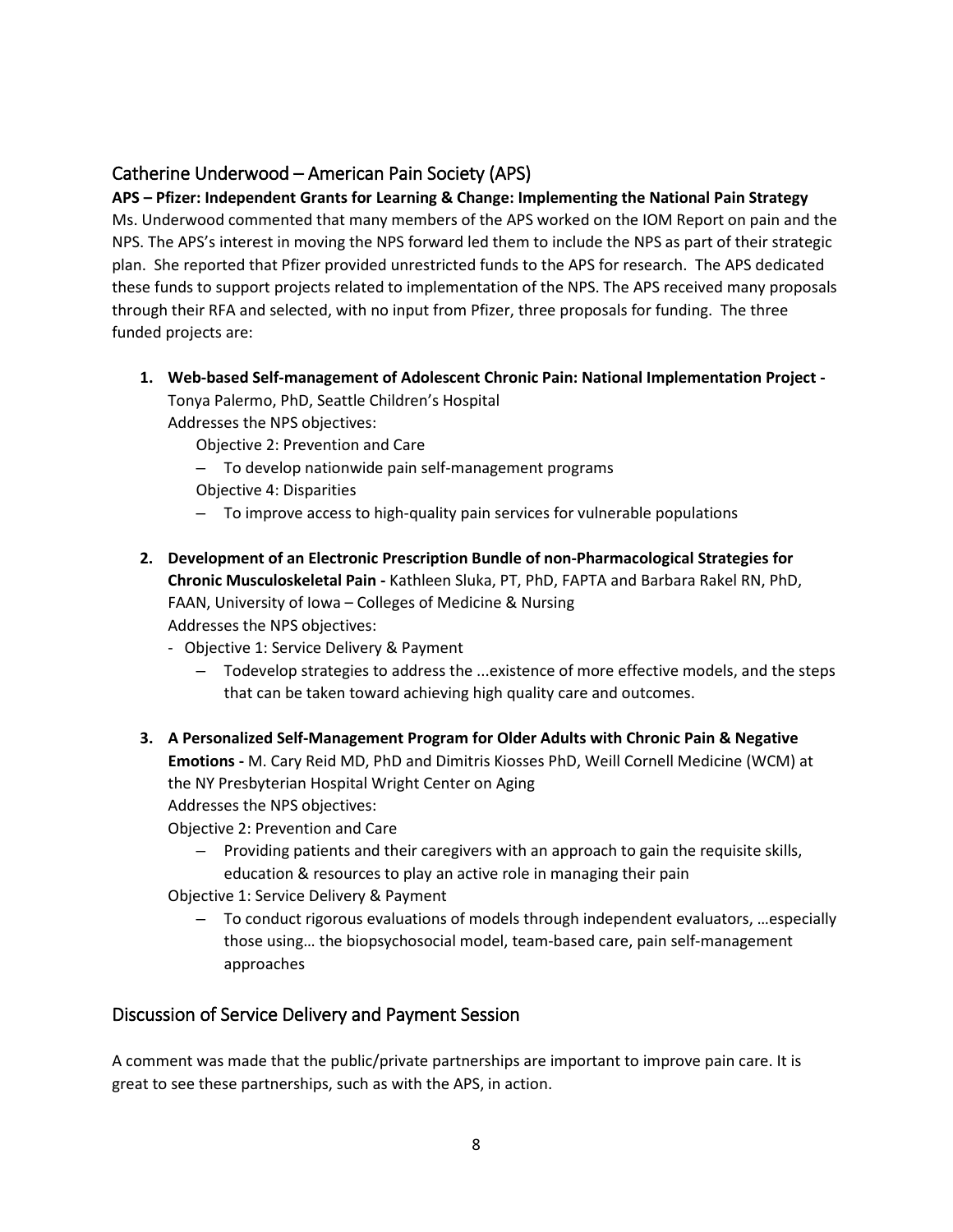- Dr. Jones was asked if there will be a cost-benefit analysis included in the report.
	- There will not be a cost-benefit analysis in this report, as the goal of this pilot is to provide a baseline for what is covered and what is not. This is an important aspect to study eventually, because some therapies are expensive.

Ms. Underwood was asked if the APS is open to partnering with other organizations.

- The APS is open to collaborations and this program has given a good model to work with funding agencies to manage proposals. APS currently partners with several non-profits including the Mayday fund.
- APS discussed of where we should be going for these types of partnerships, and that you need to go to organizations that have money. Importantly, the Pfizer partnership has no corporate strings attached. Pfizer was aware that they funded projects that could address either pharmacological or non-pharmacological interventions.
- The issue was raised about who would pay for implementation of the findings from these types of studies. For example, the tobacco settlement covered much of the implementation of state tobacco control programs as well as research institutions.
- Sometimes interventions don't pay for themselves and they require reallocation of resources.
- Many physicians are interested in these types of studies because they have a lot of patients who would benefit from non-pharmacologic approaches to pain management.

Ms. Underwood was asked if there are sustainability components to the program.

She answered that there will be a need for more money depending on the project to cover sustainability components of the program.

It was noted that one of the things that we need to focus more on is not effectiveness of treatment, but dosing. It is really hard to do cost-benefit analysis of non-pharmacological treatments without sufficient evidence on dose-response and intensity of treatment.

- Some studies are taking steps to develop algorithms for dosing of non-pharmacologic treatments.
- This is an important topic of discussion at the NIH. It is necessary to find ways of better addressing who will benefit from a given pain treatment. If patients who would benefit from opioids were the only people who received them, then the opioid problem would be much smaller.

## Professional Education and Training

## Scott Fishman, M.D. -University of California, Davis

### **Implementation of NPS Professional Education and Training**

Dr. Fishman discussed the lack of pain management education in medical schools. Both the IOM report and the NPS focused on pain education. The NPS, in-particular, focused on core competencies. A panel of experts were convened and agreed on the following core competencies to improve pain management.

- 1. What is pain?
- 2. How is pain recognized?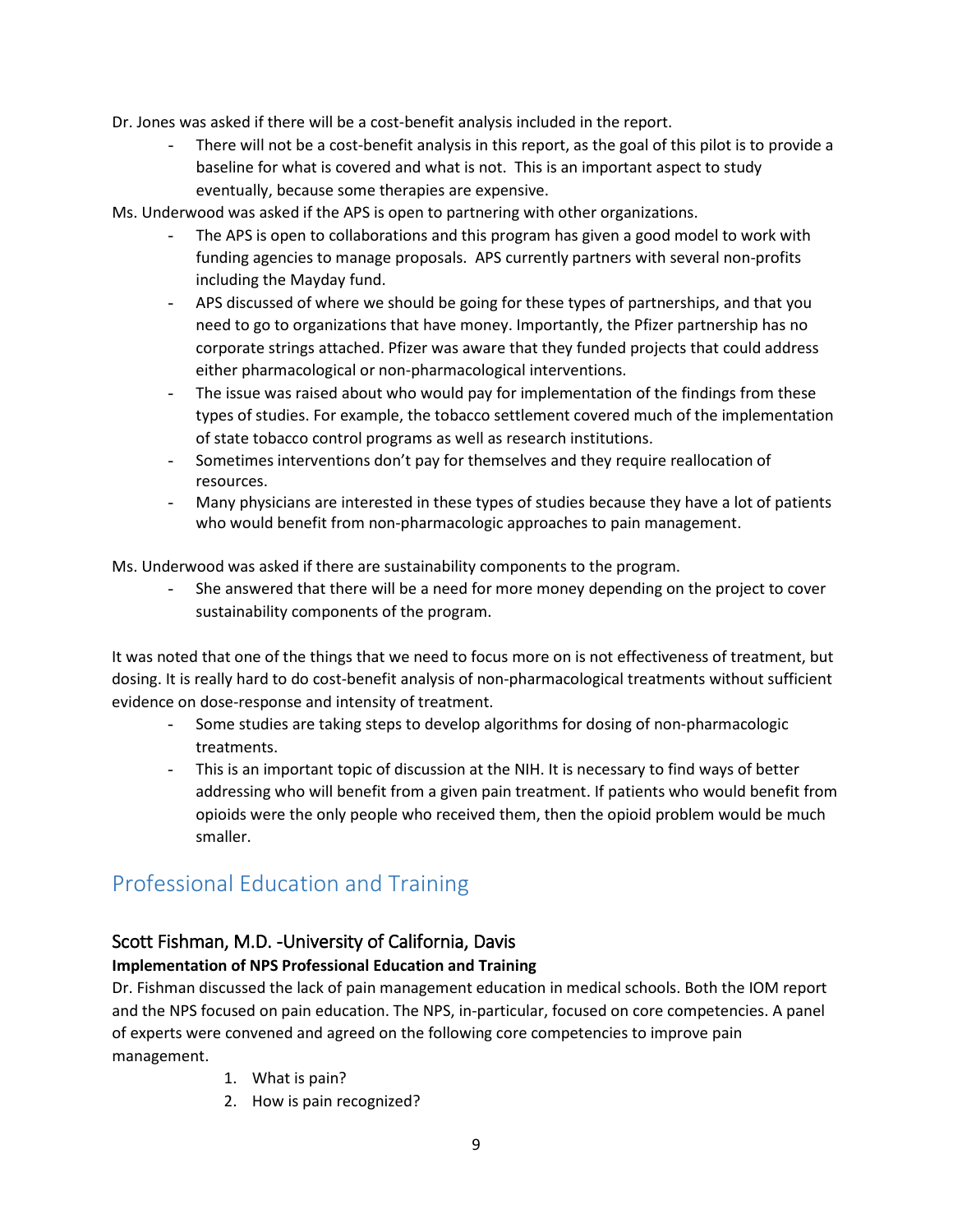- 3. How is pain relieved?
- 4. How does context influence pain management?

The U.S. Medical Licensing Examination (USMLE) program allowed a panel of experts to review the USMLE for representation of pain management. The results of this review are currently under embargo for publication. Broadly speaking, the panel found that pain issues were represented in the examination but that most of the questions focused on recognition of pain and not on understanding the context of the pain or adequate management.

Dr. Fishman also described the UC Davis ECHO tele-mentoring program. It was initially developed with grant funding, but is now funded primarily by subscriptions from insurance companies. ECHO is a peerto-peer mentoring program consisting of weekly video conference sessions that include didactic presentations, demonstrations, and case discussions, to reach currently practicing physicians and to improve pain competency in primary care settings.

He also noted that it is not possible to train everyone in proper pain management, but the UC Davis has implemented a Training New Trainers (TNT) fellowship that will train physicians to lead and perpetuate pain education in their primary care communities. Even if we can improve pain care education in medical schools, the majority of the healthcare workforce is untrained and will not benefit from the shift in medical school training. We need to work with professional groups and federal and state organizations to broaden our network of trainers.

### Sharon Hertz, M.D.- Food and Drug Administration (FDA)

#### **Update on Opioid Analgesic REMS: Professional Education and Blueprint**

Dr. Hertz discussed the FDA's risk evaluation and mitigation strategies (REMS). The FDA has the authority to require a REMS for applicable drugs. It is a risk-management plan that utilizes risk mitigation strategies beyond FDA-approved labeling, that is developed and, after approval by the FDA, implemented by drug manufacturers.

In 2012 the FDA approved a REMS program for extended release/long acting (ER/LA) opioid analgesics to reduce serious adverse outcomes resulting from inappropriate prescribing, misuse, and abuse of ER/LA opioid analgesics, while maintaining patient access to pain medications. Adverse outcomes of concern include addiction, unintentional overdose, and death. The primary components of REMS are manufacturer-funded grants to provide prescriber education offered by an accredited continuing education provider. The training is voluntary, and to date 400,000 health care providers have taken the training.

An advisory committee met to analyze the results of the opioid REMS program to date and recommended the following modifications.

- Extend REMS requirements to the immediate release (IR) opioid analgesics.
- Broaden education to include pain management.
- Extend the training to other HCPs involved in the management of patients with pain.
- Integrate the REMS education with mandatory education provisions.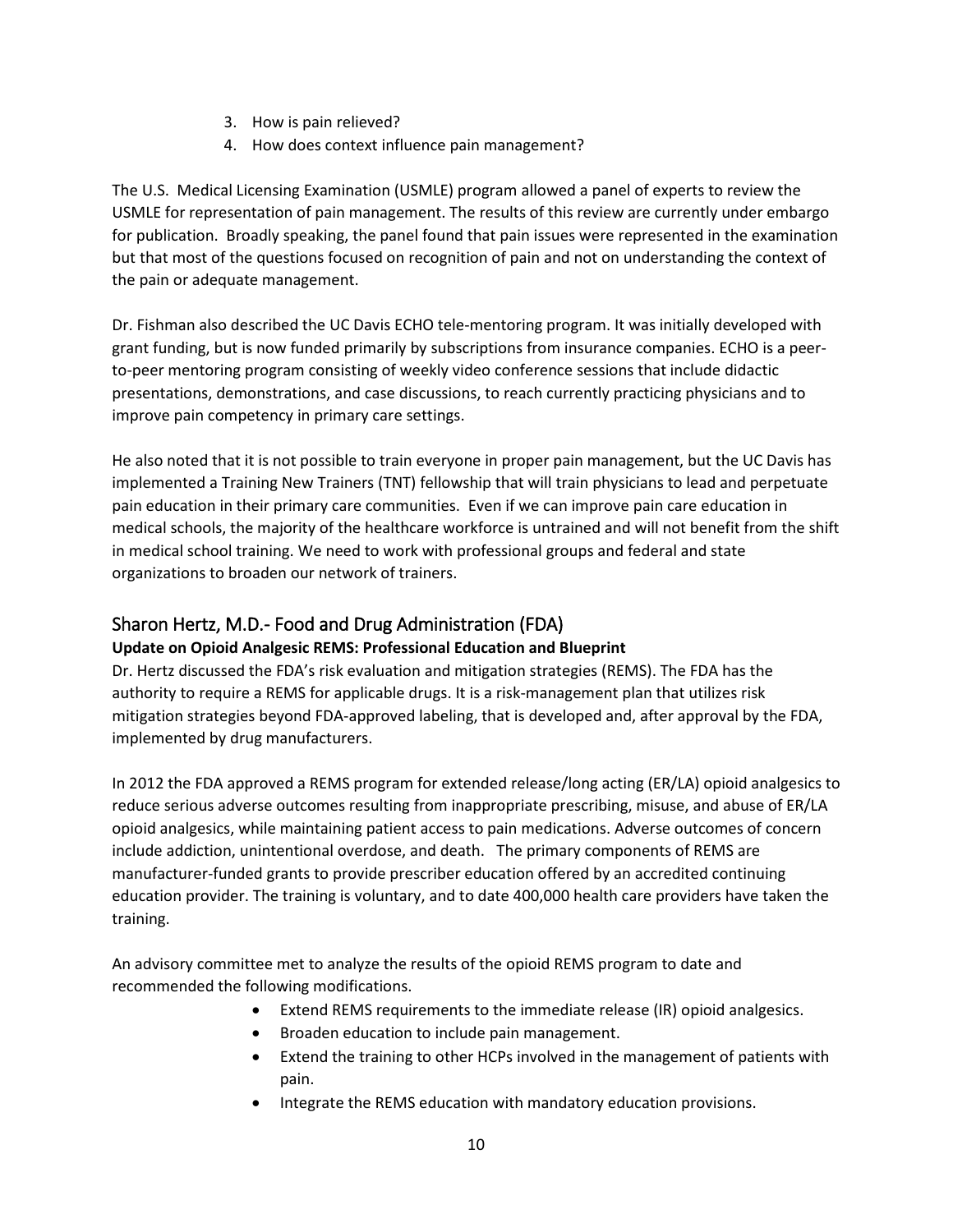On May 9, 2017 the FDA held a public workshop to discuss improvements to provider education on the safe use of opioids. A draft of the FDA blueprint was available for Public comment from May 9 – July 10, 2017. The blueprint revision focuses more on pain management.

## David Thomas, Ph.D. - National Institute on Drug Abuse, NIH

Dr. Thomas noted that we currently are dealing with the largest drug abuse epidemic in our history, in addition to a crisis for people in pain. Part of the problem is that we have poor clinician training in pain management and inadequate reimbursement for non-pharmacological pain management.

The Centers of Excellence in Pain Education (CoEPE) is a program funded by the NIH to address the Professional Education and Training objectives of the National Pain Strategy. There are nine NIH-funded CoEPEs and four case-based modules are currently available on the website: [https://painconsortium.nih.gov/nih\\_pain\\_programs/coepes.html](https://painconsortium.nih.gov/nih_pain_programs/coepes.html)

In addition, there is a naloxone module on the website, and we hope to include the CoEPEs as part of central portal for pain education information. It is also important to bring attention to the lack of adequate pain education.

Dr. Thomas discussed that the CoEPEs program needs a coordination center and additional staff. With the right partnership and funding, the CoEPEs program could be expanded. The CDC opioid prescribing guidelines are important, and these will be more effective when linked to the NPS. It is not possible to adequately address the opioid problem without effectively treating the people who currently need opioids for pain management.

### Discussion of Service Delivery and Payment

A question was asked about abuse deterrent formulations of opioids and whether they need unique prescriber education.

- They are currently treated the same way with respect to prescriber education. Some formulations require additional instructions.
- Some people have problems with some of the additives or the size of the abuse deterrent formulations, but people have similar problems with all pharmaceuticals.

It was asked if the FDA safe opioid use blueprint could be used as a skeleton for developing pain management curriculums.

All medical schools view a curriculum in a different way, and it is therefore more useful to provide guidelines and agreed upon goals and metrics for curriculum development and evaluation.

A comment was made that it is important not to conflate the prescription drug abuse problem and pain management, and that it is very important to keep groups like this focused on pain management. It is important to have compassion for prescribers. It also is important to keep focus on the patient.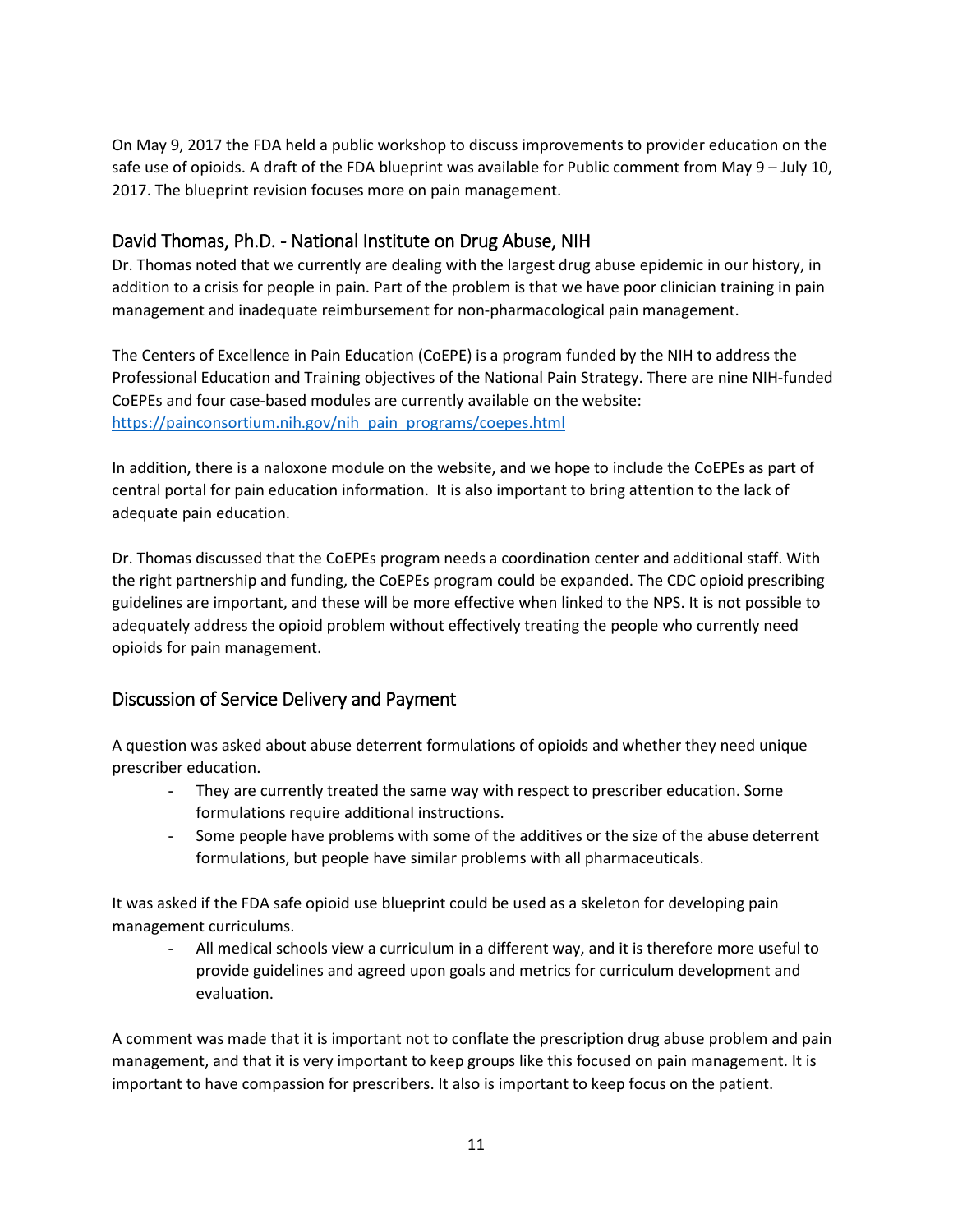A question was asked about whether the FDA is able to act on new information regarding the long-term effectiveness of opioids for chronic pain. It was noted that there is not enough data to say that longterm opioid therapy is effective for chronic pain and there is some evidence to suggest that it may be harmful.

The FDA is always open to new information and adjusting the labeling of regulated products accordingly. However, it is difficult to do long-term, controlled analgesic trials. There is no doubt that some people do better without long-term opioid therapy, but there is no conclusive evidence that there are not people who do better with opioid therapy. The FDA is willing to look at the labeling of opioids if there is conclusive evidence either way.

## Discussion Session

In the discussion session, six external stakeholders gave brief presentations concerning their activities relevant to implementation of the National Pain Strategy. Dr. Porter also led a general discussion of the session.

## Sean Mackey, M.D., Ph.D. – Stanford University

Dr. Mackey discussed the Stanford University Collaborative Health Outcomes Information Registry (CHOIR). He noted that the IOM report and NPS both called for better quality data and the CHOIR group has attempted to develop a system for collecting high-quality data and making it actionable. CHOIR was rolled out in 2012 as an open-source, free platform to collect data. I it is freely available to anyone as long as they do not build a company around it or to distribute it without permission. Since the rollout, CHOIR has collected detailed assessments on over 50 thousand people and has expanded nationally and internationally. The group currently is building an adaptive randomization for pragmatic clinical trials to provide a simple design for large trials.

## Stephani Sutherland Ph.D. – Neuroscience Writer

Dr. Sutherland relayed her background as a pain physiologist who has been a science communicator for the past 15 years, and for the past five years has been writing for the pain research forum. She noted that translation to patients and between researchers is a big barrier. While the comment about not conflating pain and opioids is appreciated, it is important to get the word out that chronic pain is a big driver of the opioid epidemic. Dr Sutherland has published in different science journals and is open to collaboration from the pain community. She is available to do whatever she can to promote the goals of the NPS. How we treat chronic pain is a big problem, and available complimentary and integrative treatments should not be dismissed.

## Steven Stanos, M.D. – Swedish Medical Center, Seattle Washington

Dr. Stanos, is the current president of the AAPM. He described the functional restoration program that was started at the Swedish Medical Center. It is an interdisciplinary program where the treatment team is together and includes a rehabilitation program. It is a unique program because it is covered by Medicaid, whereas many functional restoration programs are available for injured workers and are paid by workers compensation. The program has 15 patients who are seen three half days a week for four weeks. They use different measures beyond pain intensity. From the clinical perspective, the biggest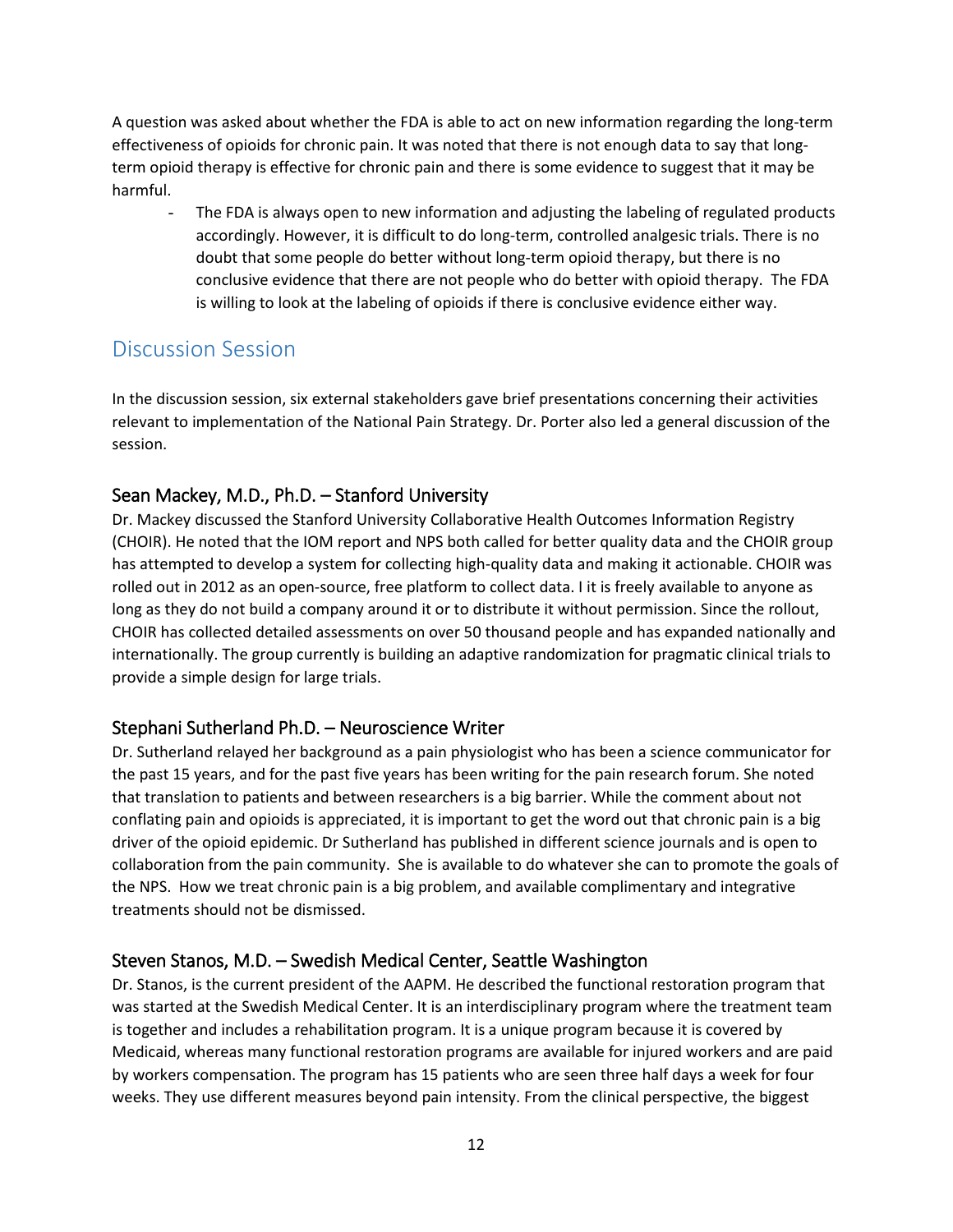outcomes are in patient catastrophizing and feelings of helplessness, and the best feedback from the patients is that they have learned to understand their bodies. The current problem facing the program is sustainability. Since most health care is paid as a fee-for-service, the program is not sustainable, and many patients are not able to participate because the out-of-pocket costs are too great.

This started a discussion about the possibility of CMS or insurance companies paying centers of this kind a per diem for bundled services. It was discussed that patients in centers of this kind are high users of health services. It is difficult to do cost-effectiveness analysis of bundled services, but this is the type of innovation that is necessary to improve pain care.

### Myra Christopher – Pain Action Alliance to Implement a National Strategy

Ms. Christopher noted that both the IOM report and NPS can be summarized by saying that what we really need is a cultural transformation. PAINS reached out to Touchstone Consulting to identify effective public health campaigns. All successful campaigns had a core message. The PAINS core message is "Comprehensive chronic pain care will improve the lives of millions of Americans, save billions of dollars and reduce the abuse of opioids." She noted that we have to begin to change the perception of the public about those who live with pain and those who care for them because they have been stigmatized. The "No Longer Silent" campaign is a public engagement and awareness campaign. Ms. Christopher commented that research indicates that the public doesn't know what it's like for chronic pain patients and they don't care. However, the public does care about stories of people who overcome adversity. The campaign is at the early stages of implementation and excited to collaborate with everyone.

Information about PAINS and the "No Loner Silent" campaign can be found at the PAINS website: <http://painsproject.org/>

- There was a comment that before opioids were commonly prescribed people with chronic pain were highly stigmatized because it doesn't fit with our medical model. People with mental illness have become much less stigmatized because as physicians learned about mental illness, they believed their patients.
- It also was mentioned that many pain patients are currently seen as opioid equivalents because physicians want to do something, and writing a prescription is what they know.

## Clydette Powell MD, MPH, FAAP – Office of Disease Prevention and Health Promotion

Dr. Powell described the Pathways to Safer Opioid Use training module. It was developed to promote safe and effective pain management and opioid use. It is an interactive module where you can take the roll of the people involved in pain management. It was developed with the adult learning principle in that adults learn best with self-directed learning. The module allows participants to make mistakes in a safe environment. To date, almost 800 people have completed the module for CME and there have been over 7000 page views. We know that it needs to be utilized more often. To evaluate success, we are looking at changes in behavior and practice. A question was asked about the possibility for follow-up education if more funding was available.

- The ODPHP is working with the American Public Health Association and are in the early stages to develop follow-up education.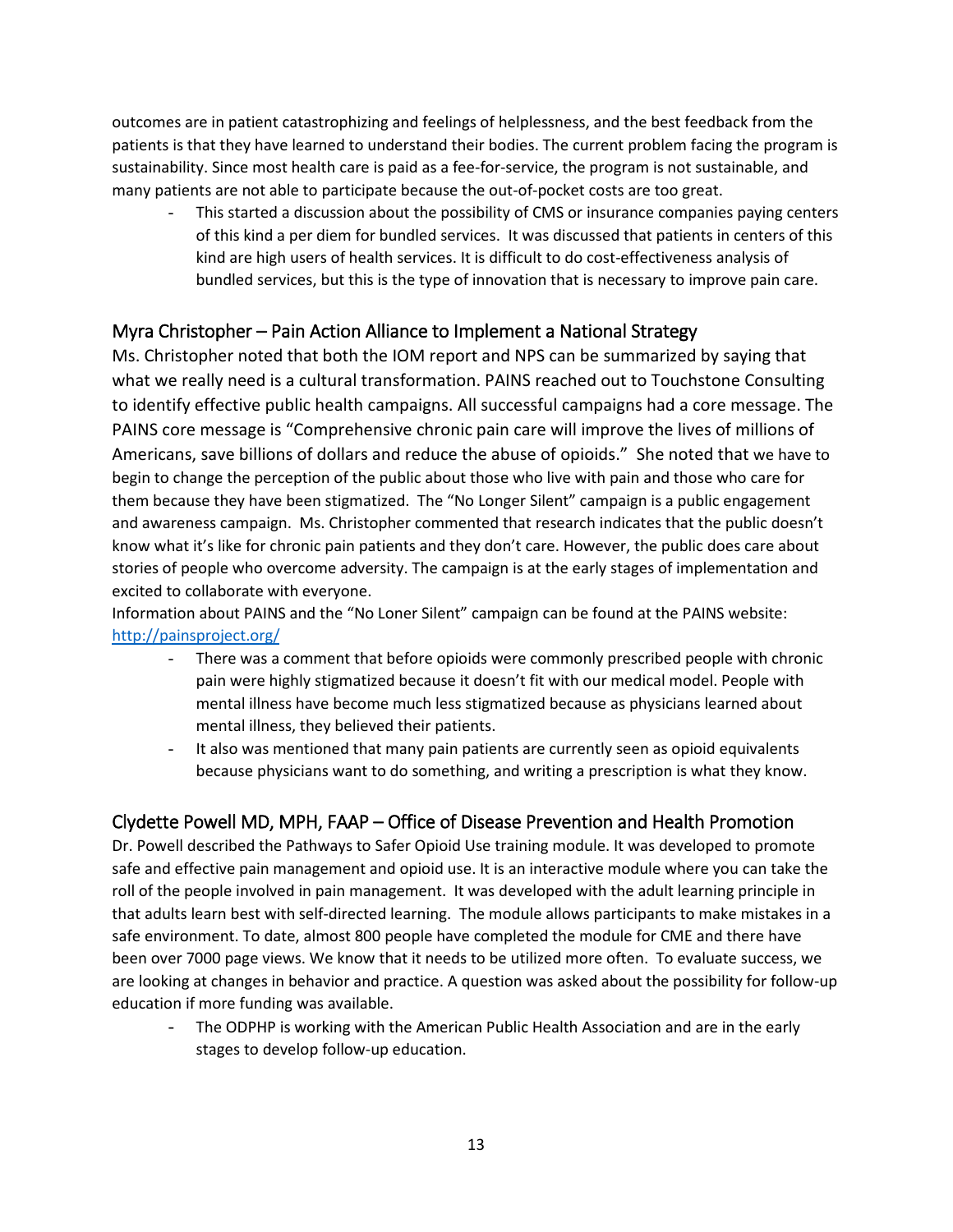## Bruce Schoneboom Ph.D., CRNA, FAAN – American Association of Nurse Anesthetists

Dr. Schoneboom noted that the AANA has the unique ability to touch its membership through professional guidelines. The AANA offers workshops for acute pain management to stay current with practices in analgesia, and partner with accredited programs to develop curricula related to optimizing patients prior to surgery. The AANA also offers workshops related to chronic pain management as well as and basic and advanced interventional pain. The AANA has partnered with academia and has provided educational webinars to address safe prescribing of opioids. The AANA's workforce is poised and ready to be a part of the solution, and look forward to the opportunity to work.

### General Questions

A question was asked about population research and whether there is a noted difference among different minority groups about how they define and report pain.

There is a disparities group that did not present at this meeting. In addition, the FPRS has a disparities group that has put together excellent recommendations for future research into the disparities of pain sensation and pain management.

The question was asked if it time to think about high-utilization as a negative measure.

- We currently don't have a healthcare system, instead we have a disease maintenance system.
- It is time to ask primary care doctors what they need for effective pain management. This has been done in some instances and has been very popular.
- We need a cultural shift from where it's not okay to know how to treat pain, and it's possible that this shift is happening. The NPS is a big movement in this direction.

The comment was made that the listening session has been heartening. However, we need to deal with a substance abuse disorder at the same time because people with pain are never going to get the treatment they need until substance abuse disorder patients get the treatment they need.

- This can be accomplished from an educational standpoint by requiring competency of graduate students.
- It also was noted in the FDA workshop that it is probably necessary to have mandatory training, but this is very difficult to implement.

The comment was made that from the outset the NPS steering committee talked about public education as important. A few years ago, Research America asked people if they knew anyone with pain – more than 60% said yes – less than 20% though it was a public health issue. It's about helping people realize that it's a big problem.

## Closing Remarks

Dr. Novotny closed the meeting with a thank you to participants. He noted that many good things have been done, and that one of the biggest themes of the meeting was the cultural change that needs to happen. It is necessary to point out that pain is a public health problem, and it is necessary to change the expectations of patients who currently expect to go to a doctor and get a prescription. We need cost-effectiveness data. Policy can change if pain treatment is considered an essential service.